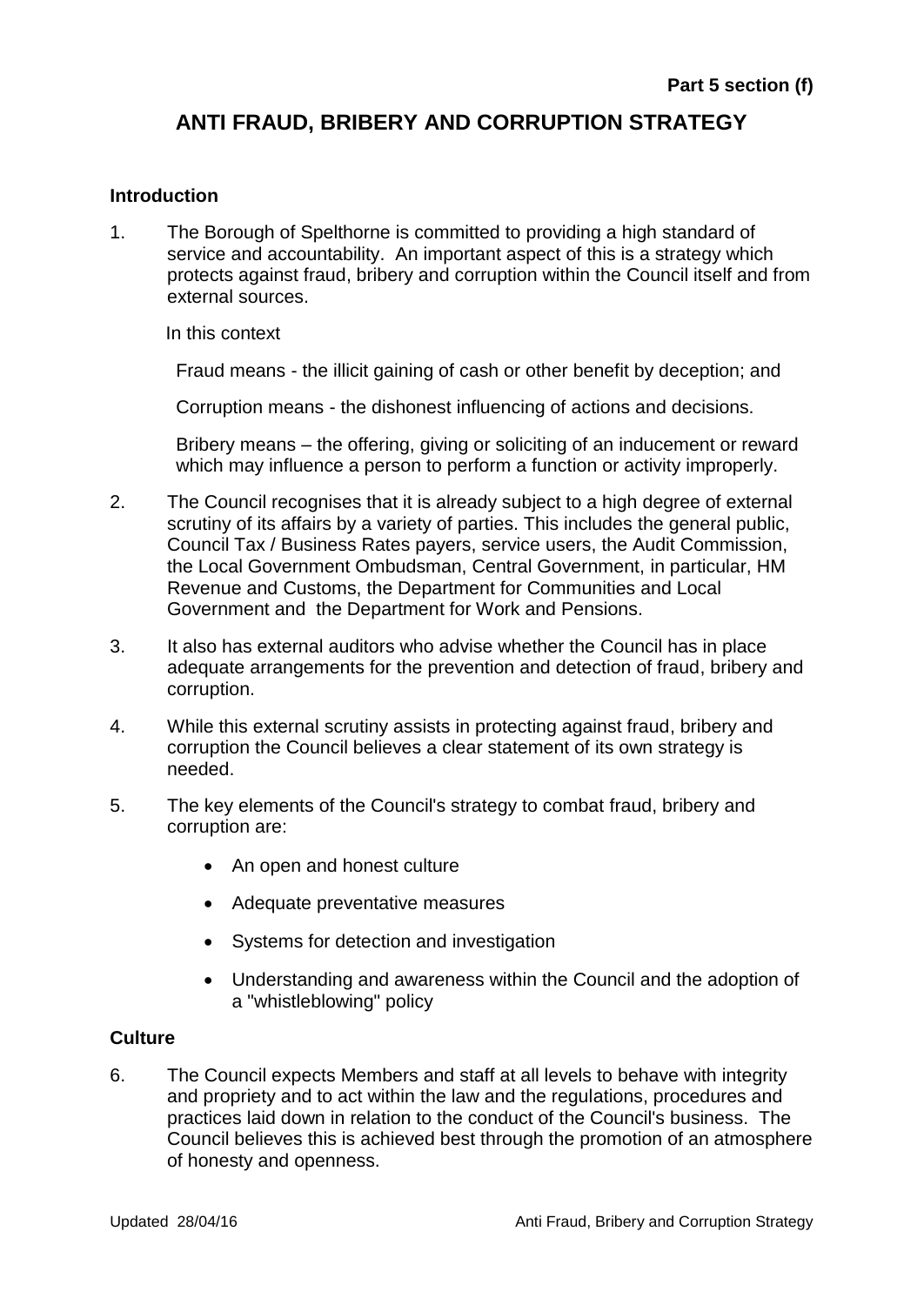- 7. The Council encourages Members and staff to raise any concerns they have about fraud, bribery and corruption immediately they occur. It will treat all concerns raised, seriously and in confidence.
- 8. The Council has three senior officers who have particular responsibility for regulating the conduct of the Council and its activities. These are:

| <b>Chief Finance Officer (currently</b><br><b>Terry Collier)</b> | Responsible for the financial<br>management, audit and financial<br>probity of the Council and also for its<br>proper personnel policies and<br>practices.      |
|------------------------------------------------------------------|-----------------------------------------------------------------------------------------------------------------------------------------------------------------|
| <b>Monitoring Officer (currently</b><br>Michael Graham)          | Responsible for the legal probity and<br>avoidance of maladministration or<br>injustice by the Council.                                                         |
| <b>Chief Executive (currently</b><br>Roberto Tambini)            | Responsible as Head of Paid Service<br>for the overall management and<br>direction of the Council and for<br>ensuring adequate staff resources for<br>services. |

- 9. In addition each Head of Service has responsibility for the proper organisation and conduct of their service area.
- 10. Concerns should be raised with any of the above officers or with the Council's Internal Audit Manager Services Punita Talwar.
- 11. More detailed guidance and advice on how to raise any concerns is contained in the Council's whistleblowing policy.
- 12. If anyone feels they are unable to raise their concerns through any of the above routes they may contact 'Public Concern at Work' (0207 404 6609), a registered charity whose services are free and strictly confidential.

#### **Prevention**

13. The adoption of proper and adequate measures to prevent fraud, bribery and corruption is the responsibility of Members, Chief Executive, Deputy Chief Executives, Heads of Service and other managers. Preventative measures can be classified under two broad headings - Codes/Procedures and Systems.

## **1. Codes/Procedures**

All Members and staff need to be aware of, and have ready access to, the Council's agreed policies and procedures eg. Financial Regulations, Standing Orders, Codes of Conduct, and any relevant practice and procedure documents.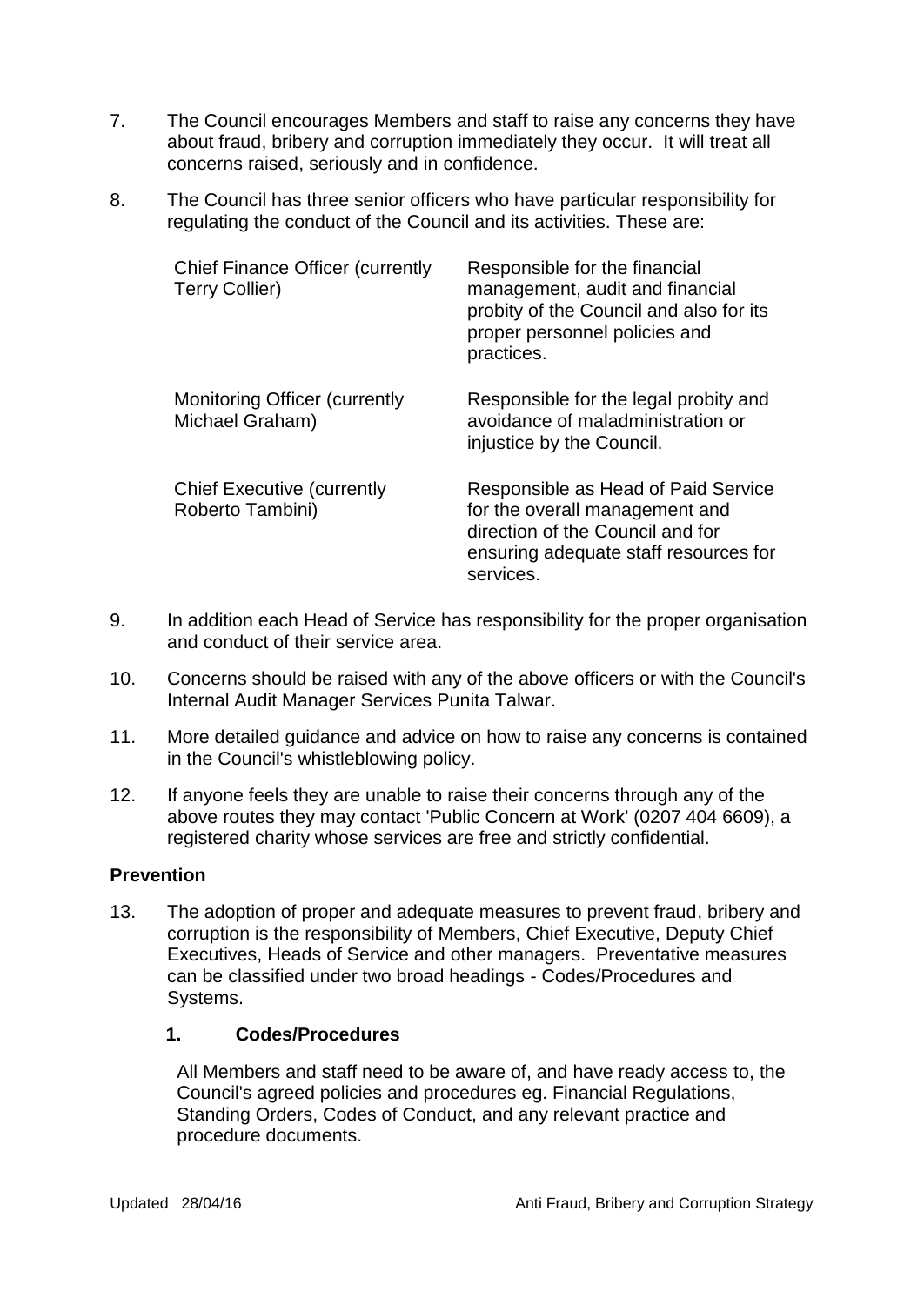In particular staff must observe the Council's Code of Conduct for Staff (a copy of which is made available to all staff) and any relevant professional codes.

References will be taken up for all permanent and temporary staff to verify their suitability, honesty and integrity.

Members will in particular observe the Spelthorne code of conduct adopted on the 27 June 2012 and any other local Spelthorne code which may be adopted and will be supplied with a copy of any relevant code and advised of their responsibilities.

#### **2. Systems**

The Council has and will maintain in place systems and procedures which incorporate internal controls, including adequate separation of duties to ensure that, as far as possible, errors, fraud, bribery and corruption are prevented.

The Chief Finance Officer has a statutory responsibility under Section 151 of the Local Government Act 1972 to ensure the proper administration of the Council's financial affairs. Financial procedures detail key financial systems and provide guidance which underpins the Council's Financial Regulations.

Chief Executive, Deputy Chief Executives, Heads of Service and managers are responsible for ensuring that appropriate internal controls are properly maintained.

A detailed analysis of the risks associated with any service should be carried out by managers (with assistance from Audit Services as necessary) to ensure that fraud, bribery and corruption is minimised.

#### **Detection and investigation**

- 14. Concerns should be reported to one of the individuals referred to in paragraphs 8 to 10 above or in accordance with the Council's whistleblowing policy. A detailed investigation of any concerns raised will be undertaken with the assistance of the Council's Internal Audit Service.
- 15. The Council will deal with any instances of fraud or corruption swiftly. Disciplinary action will be taken if appropriate after the police have been informed/involved, and the relevant Cabinet Member informed where necessary. Where the Council has adopted a prosecution policy for any business area (eg Housing Benefit Fraud) this will be followed.
- 16. In the event that fraud is suspected on the part of contractors' employees or internally, by staff involved in agency or contract work on behalf of other bodies, procedures and responsibilities for reporting and initial investigation are the same as for staff. The Council will inform and involve employing contractors or agencies when appropriate.